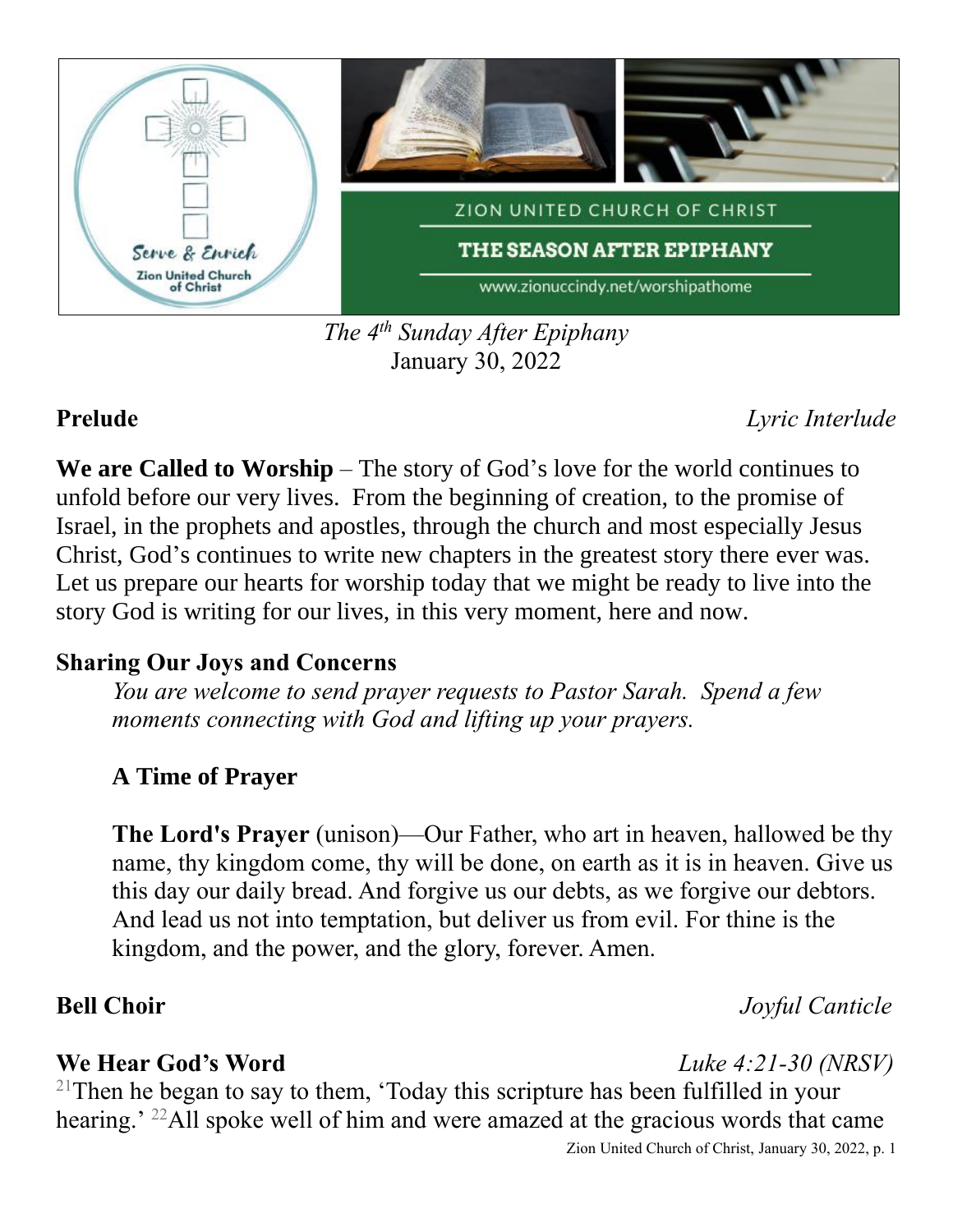from his mouth. They said, 'Is not this Joseph's son?' <sup>23</sup>He said to them, 'Doubtless you will quote to me this proverb, "Doctor, cure yourself!" And you will say, "Do here also in your home town the things that we have heard you did at Capernaum."  $24$ And he said, 'Truly I tell you, no prophet is accepted in the prophet's home town. <sup>25</sup>But the truth is, there were many widows in Israel in the time of Elijah, when the heaven was shut up for three years and six months, and there was a severe famine over all the land;  $^{26}$ yet Elijah was sent to none of them except to a widow at Zarephath in Sidon. <sup>27</sup>There were also many lepers in Israel in the time of the prophet Elisha, and none of them was cleansed except Naaman the Syrian.' <sup>28</sup>When they heard this, all in the synagogue were filled with rage. <sup>29</sup>They got up, drove him out of the town, and led him to the brow of the hill on which their town was built, so that they might hurl him off the cliff.  $30$ But he passed through the midst of them and went on his way.

**Meditation** *A New Chapter*

## **We Respond to God's Word with Our Giving**

**Invitation—**The story of God's love is, indeed, unfolding before our very lives. As we bring our offerings this day, may the Holy Spirit be upon them that they might further the story of God's love in the lives of our church family and the world around us. With generous and thankful hearts, let us bring our gifts to God.

**January Benevolence**—Emergency Assistance: Every so often a neighbor contacts Zion for assistance for things our Franklin Township Ministerial Association and our Southeast Association Eviction Ministry do not cover. This could be anything from diapers and formula to bus tickets or clothes. We want to ensure that we have funds available when the call comes to serve our neighbors. Please, consider donating to our January Benevolence offering to help support Emergency Assistance.

You can mail your offerings to our office or give online at www.zionuccindy.net/donate

**Doxology** (Please sing the version that is most meaningful to you) *Traditional Praise God from whom all blessings flow;*